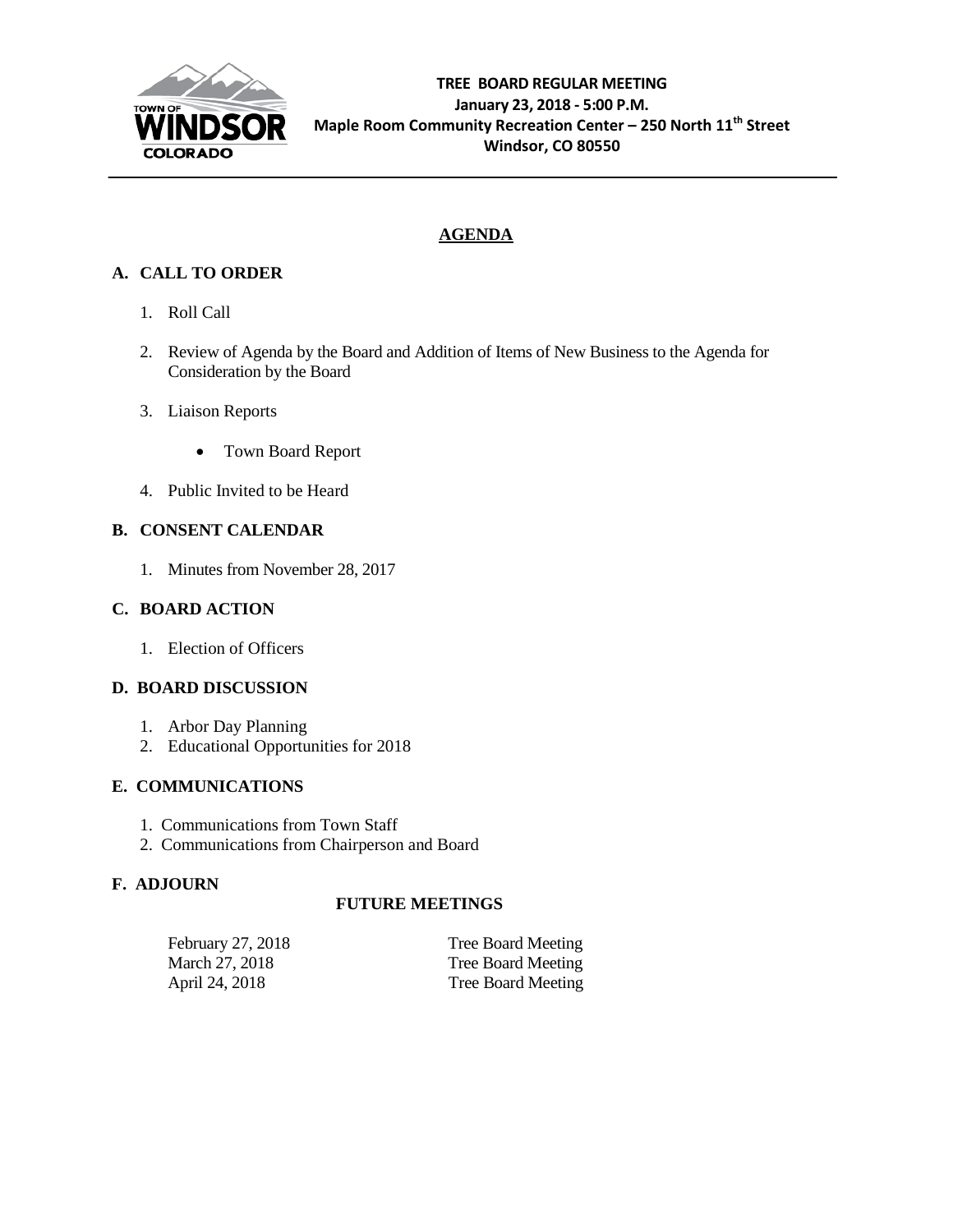

# **TREE BOARD REGULAR MEETING November 28, 2017 5:00pm Maple Room Community Recreation Center—205 N. 11th Street Windsor, CO 80550**

# **MINUTES**

# **A. CALL TO ORDER**

Chairman O'Connor called the meeting to order at 5:00 p.m.

| Roll Call     |                                                                                                                                       | Alison O'Connor<br>Wendy Ball<br>Rebekah Wilson<br>Sue Bielawski<br><b>Bill Monroe</b><br>Mary Monroe<br>John Pankonin |
|---------------|---------------------------------------------------------------------------------------------------------------------------------------|------------------------------------------------------------------------------------------------------------------------|
| Also present: | Director of PR&C<br><b>Town Forester</b><br>Parks & Open Space Manager<br><b>Museum Curator</b><br><b>Customer Service Supervisor</b> | Eric Lucas<br>Ken Kawamura<br>Wade Willis<br>Caitlin Heusser<br>Jessica Scheopner                                      |

1. Review of Agenda by the Board and Addition of Items of New Business to the Agenda for Consideration by the Board

# **Ms. Monroe moved to approve the agenda; Ms. Ball seconded the motion. Motion carried unanimously.**

2. Liaison Reports

Town Board Member, Ivan Adams, reported on current developments throughout the Town. He also reported on the new roundabout schedule. He fielded questions from the Tree Board regarding New Liberty Road, Steeplechase and the trail crossing.

3. Public Invited to be Heard There was none.

# **B. CONSENT CALENDAR**

1. Minutes from October 17, 2017 **Ms. Wiley moved to approve the minutes as amended; Ms. Monroe seconded the motion. Motion carried unanimously.**

# **C. BOARD ACTION**

There was none

### **D. BOARD DISCUSSION**

1. Arbor Day Poster Exhibit at Art and Heritage Center

Caitlin Heusser, Museum Curator, presented her exhibit concept for Arbor Day and the poster contest. She provided examples of how the exhibit would look and the reasoning behind it. The total cost is \$150. Four hundred posters would be displayed. The exhibit would run from April  $7<sup>th</sup>$  to April 29<sup>th</sup> during regular hours of noon to 4 pm, Thursday thru Sunday. She inquired if the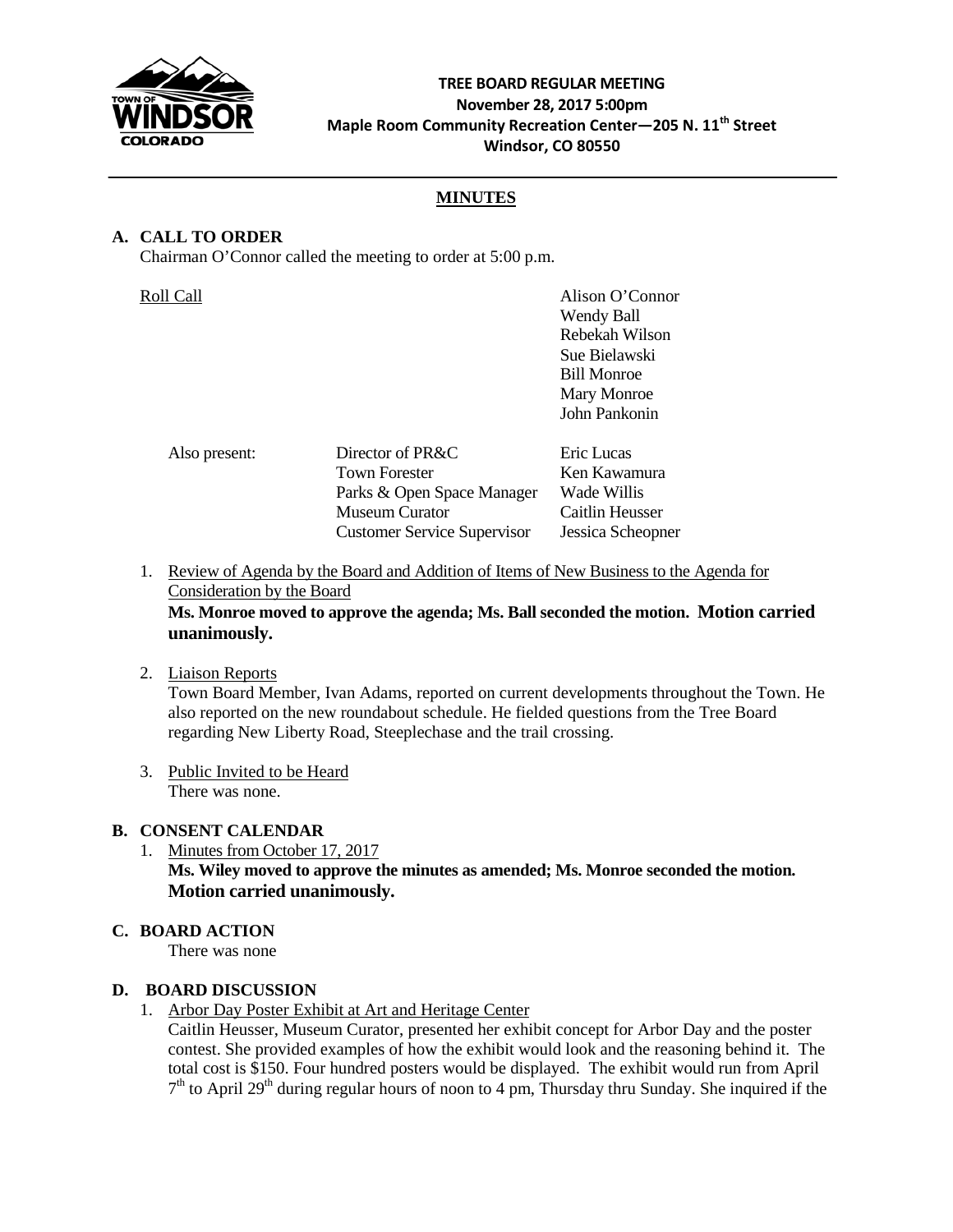Minutes Page **2** of **2**

> Tree Board would be interested in supplying food and drink for the reception. The Tree Board was in agreement to do so.

2. Mission, Vision and Goals Update

Eric Lucas, Director of Parks, Recreation and Culture, presented and reviewed the 2018-2020 Tree Board Goals. The Board discussed each category and goal. They made minor changes. The Tree Board agreed to all changes. Mr. Lucas recommended at the next meeting the Board use a work session to calendar out all items.

#### **E. COMMUNICATIONS**

1. Communications from Town Staff

Ken Kawamura, Town Forester, handed out tree calendars and reported out what forestry staff has been working on this month including putting up all the lights along Main Street in anticipation for Windsor Wonderland.

2. Communications from Chairperson and Board

The Tree Board discussed the Tree Conference agenda and the responsibilities of the Tree Board. This included the workshop at Main Park on the second day of the conference. More discussion occurred.

#### **F. ADJOURN**

**Ms. Ball moved to adjourn; Mr. Monroe seconded the motion. All members voted aye. Motion carried. The meeting was adjourned at 6:20 pm.**

Submitted by:

Jessica Scheopner, Customer Service Supervisor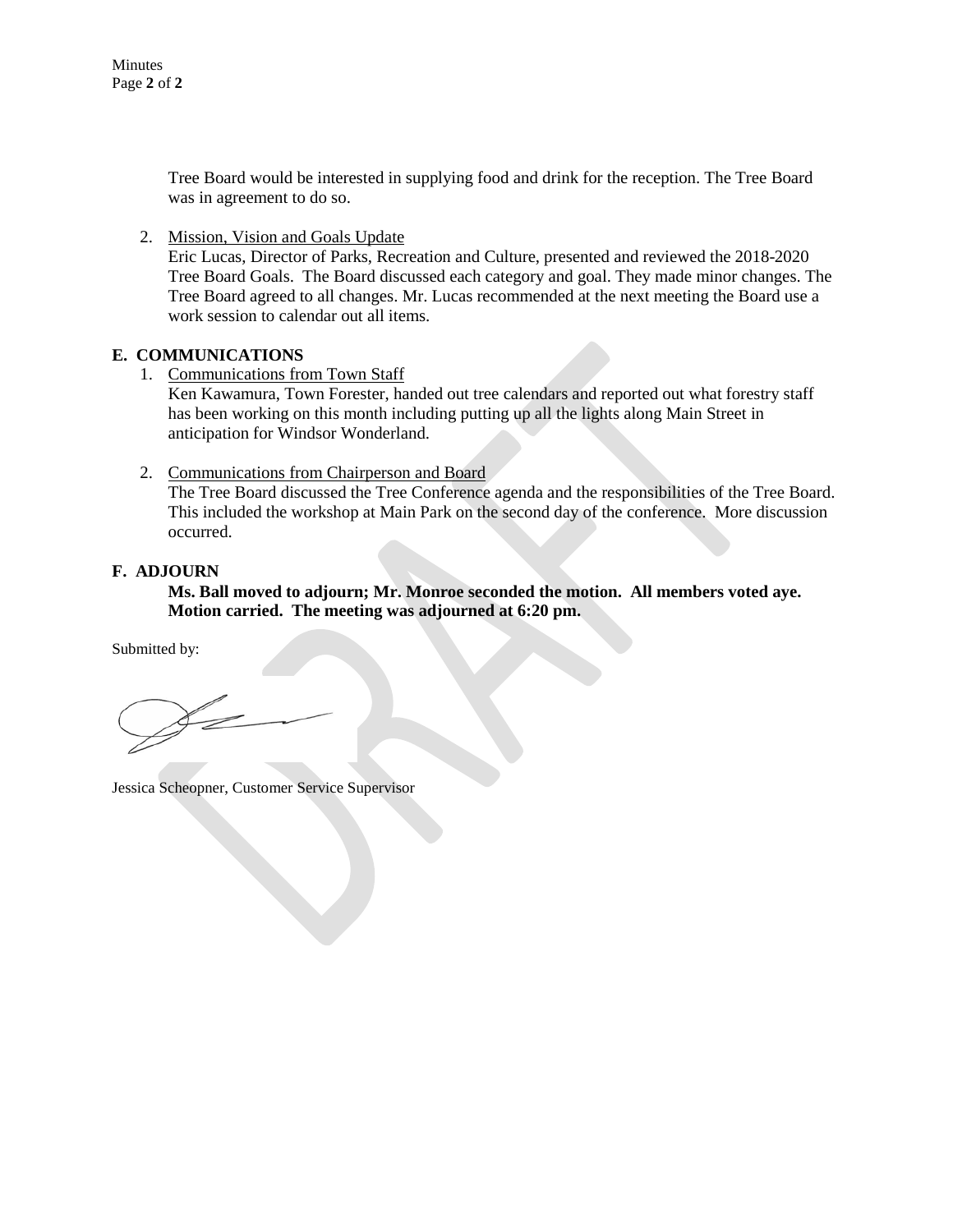

# **M E M O R A N D U M**

**Date:** January 23, 2018 **To:** Tree Board<br> **From:** Ken Kawam **From:** Ken Kawamura, Town Forester<br> **Re:** Election of Officers Election of Officers C.1. **Item #:** 

# **Background / Discussion:**

Board officers shall serve for a term of one year and shall be elected annually at the January meeting of the Board

# **Financial Impact:**

N/A

# **Recommendation:**

| Move to nominate | as Chair. (Second and vote)     |
|------------------|---------------------------------|
| Move to nominate | as Vice-Chair (Second and vote) |
| Move to nominate | as Secretary (Second and vote)  |

# **Attachments:**

None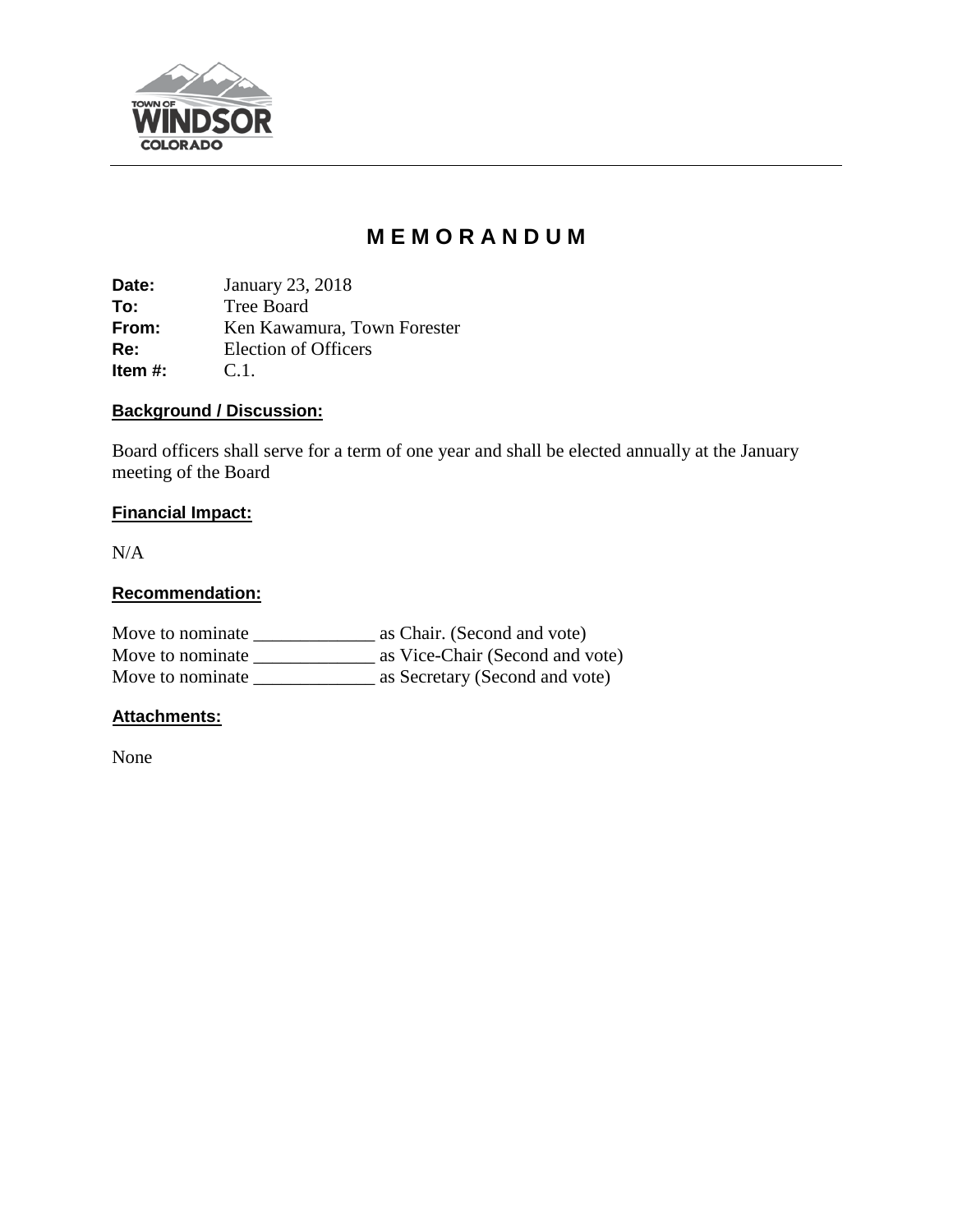

# **M E M O R A N D U M**

**Date:** January 23, 2018 **To:** Tree Board **From:** Ken Kawamura, Town Forester **Re:** Arbor Day Planning **Item #:** D.1.

# **Background / Discussion:**

Discussion and planning for Arbor Day - planned for April 20th and 21st, 2018. Arbor Day Celebrations are planned for Grandview Elementary and Windsor Charter Academy. Tree Sale will take place at new location at 190 North 8<sup>th</sup> Street. Tentative tree planting event with volunteers from Rotary Club and Metal Container Corporation.

# **Financial Impact:**

We have \$1000 allocated for the various events

# **Recommendation:**

For initial discussion, the majority of planning will be done by the committee

# **Attachments:**

None